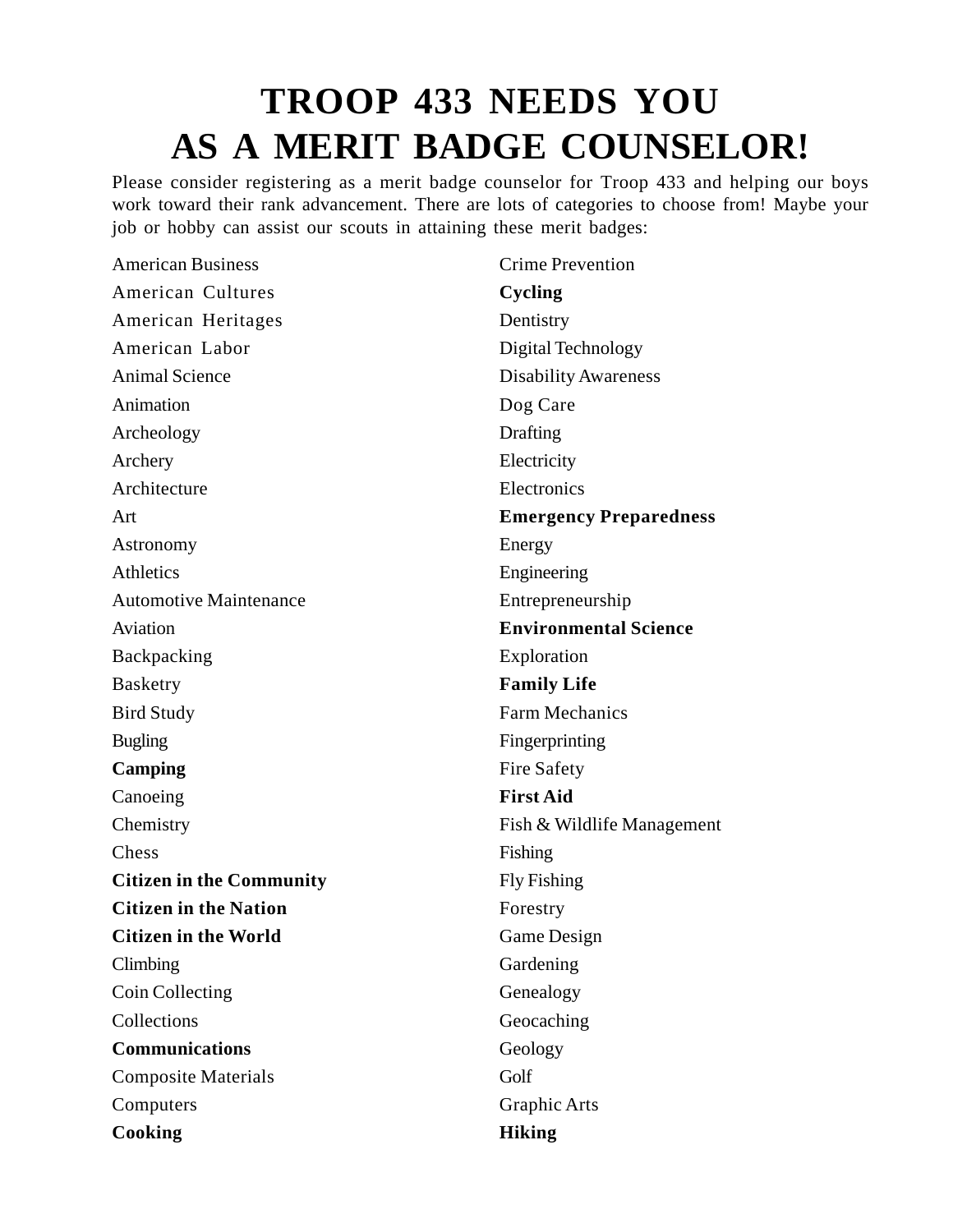Home Repairs Horsemanship Indian Lore Insect Study Inventing Journalism Kayaking Landscape Architecture Law Leatherwork **Lifesaving** Mammal Study Medicine Metalwork Mining in Society Model Design & Building Motorboating Moviemaking Music Nature Nuclear Science **Oceanography** Orienteering Painting **Personal Fitness Personal Management** Pets Photography Pioneering Plant Science Plumbing **Pottery** Programming Public Health Public Speaking Pulp & Paper Radio Railroading

Reading Reptile &Amphibian Study Rifle Shooting Robotics Rowing Safety Salesmanship Scholarship Scouting Heritage Scuba Diving Sculpture Search & Rescue Shotgun Shooting Signs, Signals and Codes Skating **Skiing** Small Boat Sailing Snow Sports Soil & Water Conservation Space Exploration Sports Stamp Collecting Surveying **Sustainability Swimming** Textile Theater Traffic Safety Truck Transportation Veterinary Medicine Water Sports Weather Welding **Whitewater** Wilderness Survival Wood Carving Woodwork

Those merit badges listed in **Bold Type** are required for the rank of Eagle effective 1/1/2017.